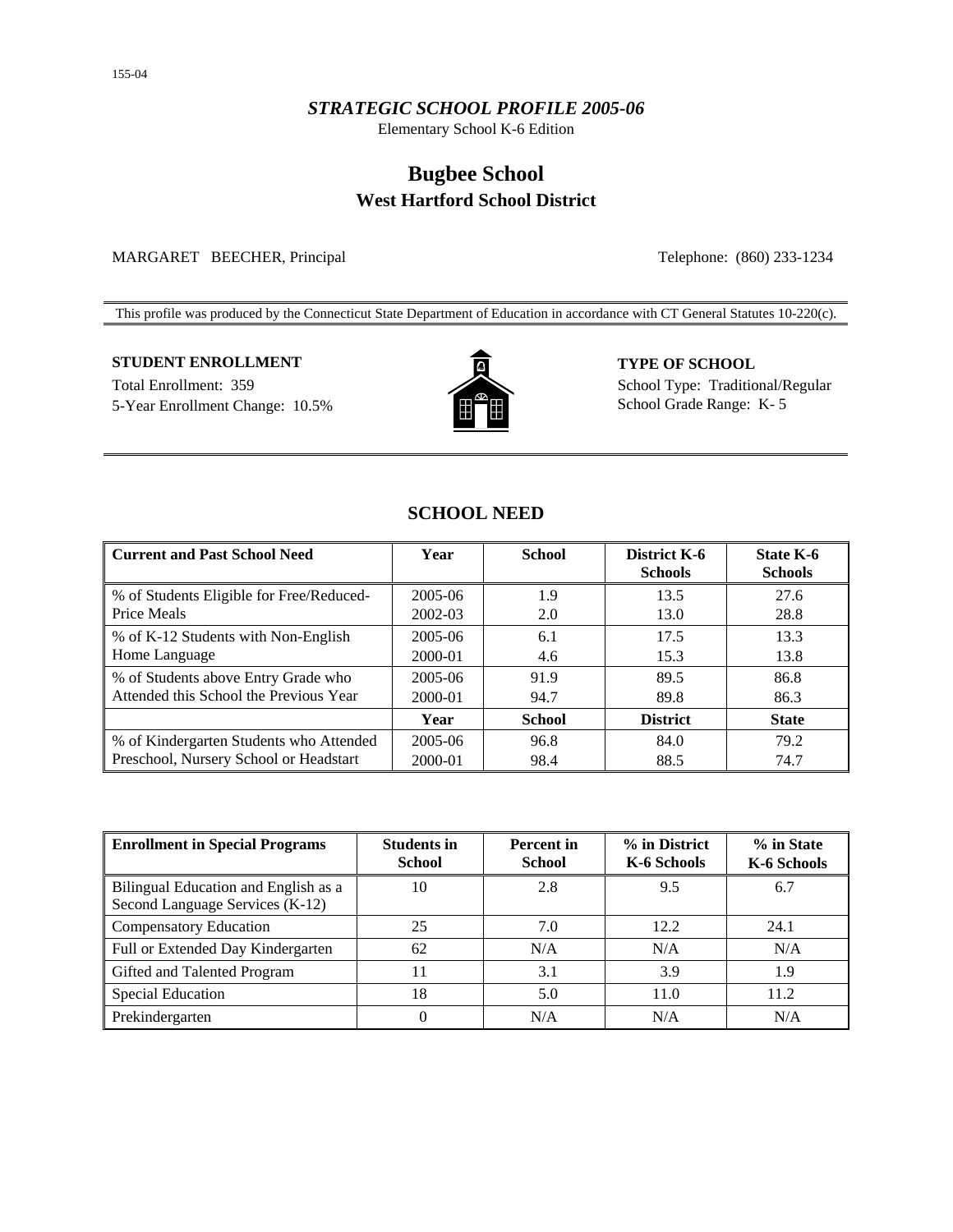| <b>Race/Ethnicity</b> | <b>Number</b> | <b>Percent</b> | 16.7%<br><b>Total Minority 2005-06</b> |
|-----------------------|---------------|----------------|----------------------------------------|
| American Indian       |               | 0.6            | 11.1%<br><b>Total Minority 2000-01</b> |
| Asian American        | 25            | 7.0            |                                        |
| <b>Black</b>          | 16            | 4.5            |                                        |
| Hispanic              | 17            | 4.7            | 快光                                     |
| White                 | 299           | 83.3           |                                        |

| <b>Total Minority 2005-06</b> | 16.7% |
|-------------------------------|-------|
| <b>Total Minority 2000-01</b> | 11.1% |



### **EFFORTS TO REDUCE RACIAL, ETHNIC, AND ECONOMIC ISOLATION**

Connecticut law requires that school districts provide educational opportunities for their students to interact with students and teachers from diverse racial, ethnic, and economic backgrounds. This may occur through programs with other schools, distance learning, or other experiences. Below is the description submitted by this school of how it provides such experiences.

Bugbee participates in Open Choice, a program that enrolls Hartford Public School students in surrounding suburban schools. These children and their families are welcomed to our school and become active, involved members of our community through the efforts of the both staff and parents. The staff provides frequent updates regarding student progress and involves parents whenever possible. The Parent Teacher Organization matches all new families with a parent mentor who becomes their liaison to the school. These individuals remind the Choice families of all coming events and communicate with them throughout the school year. The school also works closely with the Open Choice Program facilitators in regard to both placement and progress of the children. Through the International Strand of our Social Studies Curriculum, students study other cultures and learn the differences in their traditions and values. Nonfiction reading materials, the internet and memorabilia bring the cultures to life and enhance student understanding. Our choral and instrumental music programs provide the forum for children to sing, dance and play music that reflects a wide variety of cultures. Through the arts program and the district's cultural arts program, children view and engage in art around the world. An award winning primary program called Notes and Strokes originated at Bugbee School and continues to be implemented in our first grades. As a result of these collective experiences, different cultures find their voice in our classrooms. The outreach of the entire Bugbee community reflects its kindness, caring and understanding of the needs that exist within our city and those that surround the school. School supplies, books, coats and other clothing as well as food baskets and toys during the holidays are donated and distributed throughout the year to urban schools, needy families and the Connecticut Children's Medical Center.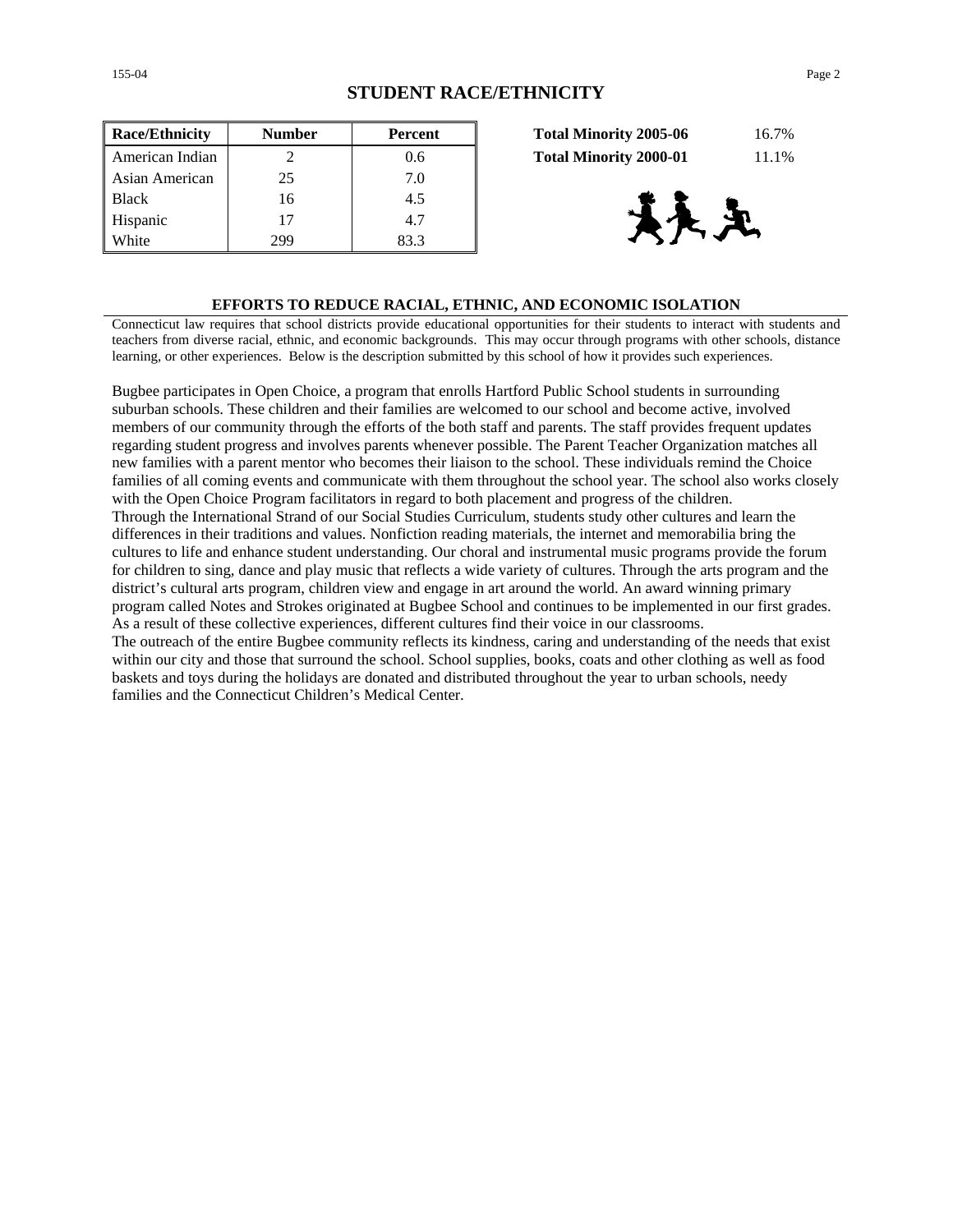# **SCHOOL RESOURCES**

| fime*<br><b>Instructional</b>               | School | <b>District</b><br>K-0 | $\mathbf{r}$<br>State  <br>K-0 |
|---------------------------------------------|--------|------------------------|--------------------------------|
| Total Hours of<br>Year<br>: Instruction Per | 991    | QQ                     | 988                            |

\*State law requires at least 900 hours for grades 1 through 12 and full-day kindergarten, and 450 hours for half-day kindergarten.

| <b>TECHNOLOGY</b> | % of Classrooms, Libraries,<br>and Laboratories Wired for: | <b>School</b> | District K-6 | State K-6 |
|-------------------|------------------------------------------------------------|---------------|--------------|-----------|
|                   | Video                                                      | 100.0         | 100.0        | 63.0      |
|                   | Voice                                                      | 100.0         | 100.0        | 72.3      |
|                   | Internet Access                                            | 100.0         | 100.0        | 96.5      |
|                   | Multi-Room Network (LAN)                                   | 100.0         | 100.0        | 77.3      |

| <b>Computers</b>                                | <b>School</b> | Dist K-6 | <b>State K-6</b> | This school                   |
|-------------------------------------------------|---------------|----------|------------------|-------------------------------|
| # of Students Per Academic Computer             | 4.4           | 4.1      | 3.9              | does not have a               |
| % of Computers that are High or Moderate Power  | 100.0         | 95.0     | 80.8             | functional<br>satellite link. |
| % of Computers with Internet Access, All Speeds | 100.0         | 100.0    | 96.5             |                               |
| % of Computers with High Speed Internet Access  | 100.0         | 100.0    | 95.4             |                               |
| % of Internet Computers with Filtering Software | 100.0         | 100.0    | 97.6             |                               |

### **LIBRARY MATERIALS**

Free on-line access to periodicals, newspapers, and other resources is available to all Connecticut schools through the Connecticut Digital Library.

| <b>Print and Non-Print Materials</b>                    | <b>School</b> | Dist K-6 | State K-6 |
|---------------------------------------------------------|---------------|----------|-----------|
| # of Print Volumes Per Student*                         | 34.5          | 32.4     | 27.2      |
| % of Print Volumes Purchased in<br>the Last Three Years | 12.9          | 11.5     | 13.6      |
| # of Print Periodical Subscriptions                     | 17            | 21.5     | 15.1      |
| # of Non-Print Materials                                | 155           | 247.7    | 408.8     |

\*Because a certain number of volumes are needed for a library of adequate breadth and depth, a small school may need a higher number of volumes per student.

# **STAFFING RESOURCES**



|                | <b>Average Class Size</b> | <b>School</b> | <b>District</b> | <b>State</b> | Administrators                   | 1.0 | 1.0           |
|----------------|---------------------------|---------------|-----------------|--------------|----------------------------------|-----|---------------|
| $\Gamma$ Gr. K | 2005-06                   | 20.3          | 20.2            | 18.3         | Department Chairs                | 0.0 | 0.0           |
|                | 2000-01                   | 20.7          | 19.3            | 18.1         | Library/Media Staff              | 1.0 | 1.0           |
| Gr. 2          | 2005-06                   | 17.3          | 19.5            | 19.7         | Counselors, Social Workers,      | 0.4 | 0.4           |
|                | 2000-01                   | 19.0          | 19.7            | 19.5         | and School Psychologists         |     |               |
| Gr. 5          | 2005-06                   | 18.7          | 22.4            | 21.2         | <b>Other Professionals</b>       | 1.3 | 1.3           |
|                | 2000-01                   | 20.5          | 20.8            | 21.7         | # of Non-Certified Instructional | 2.5 | $2.5^{\circ}$ |

| <b>G RESOURCES</b> |                      |                 |              | <b>School Staff Count</b><br><b>Full-Time Equivalent</b> | 2005-06 | 2004-05 |
|--------------------|----------------------|-----------------|--------------|----------------------------------------------------------|---------|---------|
|                    | # of Certified Staff |                 |              |                                                          |         |         |
|                    |                      |                 |              | <b>Teachers</b>                                          | 24.2    | 24.1    |
| 'lass Size         | <b>School</b>        | <b>District</b> | <b>State</b> | Administrators                                           | 1.0     | 1.0     |
| 2005-06            | 20.3                 | 20.2            | 18.3         | Department Chairs                                        | 0.0     | 0.0     |
| 2000-01            | 20.7                 | 19.3            | 18.1         | Library/Media Staff                                      | 1.0     | 1.0     |
| 2005-06            | 17.3                 | 19.5            | 19.7         | Counselors, Social Workers,                              | 0.4     | 0.4     |
| 2000-01            | 19.0                 | 19.7            | 19.5         | and School Psychologists                                 |         |         |
| 2005-06            | 18.7                 | 22.4            | 21.2         | <b>Other Professionals</b>                               | 1.3     | 1.3     |
| 2000-01            | 20.5                 | 20.8            | 21.7         | # of Non-Certified Instructional                         | 2.5     | 2.5     |

| <b>Professional Staff Race/Ethnicity</b>                 | 2005-06       | 2004-05             | 2000-01   |
|----------------------------------------------------------|---------------|---------------------|-----------|
| % Minority                                               | 3.2           | 0.0                 | 0.0       |
| <b>Professional Staff Experience and Training</b>        | <b>School</b> | <b>District K-6</b> | State K-6 |
| Average Number of Years Experience in Connecticut        | 12.0          | 10.9                | 12.8      |
| % with Master's Degree or Above                          | 51.6          | 70.1                | 80.5      |
| % Trained as Mentors, Assessors, or Cooperating Teachers | 32.3          | 34.4                | 30.4      |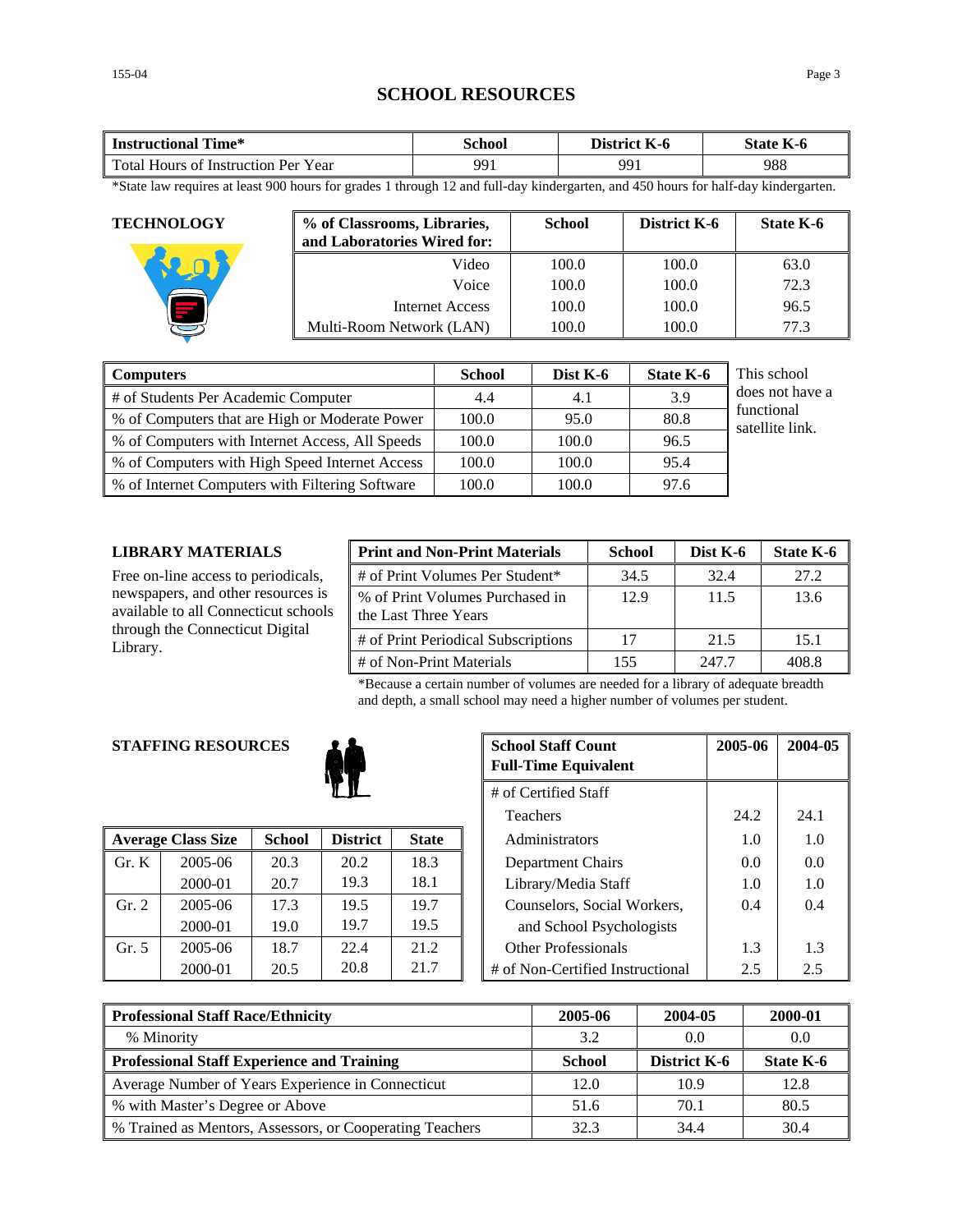| <b>Selected Subject Areas, Grade 5</b> | <b>Estimated Hours of Instruction Per Year</b> | Computer/       |              |                                       |
|----------------------------------------|------------------------------------------------|-----------------|--------------|---------------------------------------|
|                                        | <b>School</b>                                  | <b>District</b> | <b>State</b> | <b>Technology</b><br><b>Supported</b> |
| Art                                    | 36                                             | 36              | 32           | N <sub>0</sub>                        |
| <b>Computer Education</b>              | $\Omega$                                       | 2               | 17           | N/A                                   |
| English Language Arts*                 | 433                                            | 420             | 425          | N <sub>o</sub>                        |
| Family and Consumer Science            | $\Omega$                                       | $\Omega$        |              | N/A                                   |
| Health                                 | 23                                             | 30              | 23           | N <sub>0</sub>                        |
| Library Media Skills*                  | 18                                             | 18              | 19           | N <sub>0</sub>                        |
| <b>Mathematics</b>                     | 202                                            | 200             | 192          | N <sub>0</sub>                        |
| Music                                  | 36                                             | 36              | 34           | No                                    |
| Physical Education                     | 54                                             | 54              | 41           | N <sub>0</sub>                        |
| Science                                | 78                                             | 79              | 96           | N <sub>0</sub>                        |
| Social Studies*                        | 75                                             | 73              | 96           | N <sub>0</sub>                        |
| <b>Technology Education</b>            | $\Omega$                                       | $\Omega$        |              | N/A                                   |
| <b>World Languages</b>                 | 36                                             | 41              | 11           | No                                    |

# **SCHOOL PROCESSES**

\*Interdisciplinary Approach

### **World Language**

Formal instruction (at least 1 hour per week) in a world language starts in grade 4 in this school. In Connecticut, 13.4% of K-6 schools have started world language instruction at this grade or earlier.

| Types of Remedial Instructional Services<br><b>Provided to Students Lacking Basic Skills</b> | Available in<br><b>Mathematics</b> | Available in<br><b>Language Arts</b> |
|----------------------------------------------------------------------------------------------|------------------------------------|--------------------------------------|
| <b>Pull-Out Instruction</b>                                                                  | N <sub>0</sub>                     | Yes                                  |
| In-Class Tutorial                                                                            | N <sub>0</sub>                     | No                                   |
| After School Program                                                                         | N <sub>o</sub>                     | No                                   |
| Summer School (2005)                                                                         | Yes                                | Yes                                  |
| Other                                                                                        | No                                 | No                                   |



#### **Interactive Distance Learning**

This school does not utilize interactive distance learning. Interactive distance learning ranges from on-line courses with student-instructor interaction via the internet to live classroom interaction through two-way audio and video transmissions.

| <b>Student and Teacher Statistics</b>                                                    | School | <b>District K-6</b> | State K-6 |
|------------------------------------------------------------------------------------------|--------|---------------------|-----------|
| ■ % of Students Retained in Grade after 2004-05 School Year                              | 0.0    | 0.3                 | 1.7       |
| Teacher Attendance, 2004-05: Average # of Days Absent Due<br>to Illness or Personal Time | 4.2    | 6.7                 | 8.4       |
| ■ % Certified Staff Assigned to Same School the Previous Year                            | 87.1   | 80.1                | 84.5      |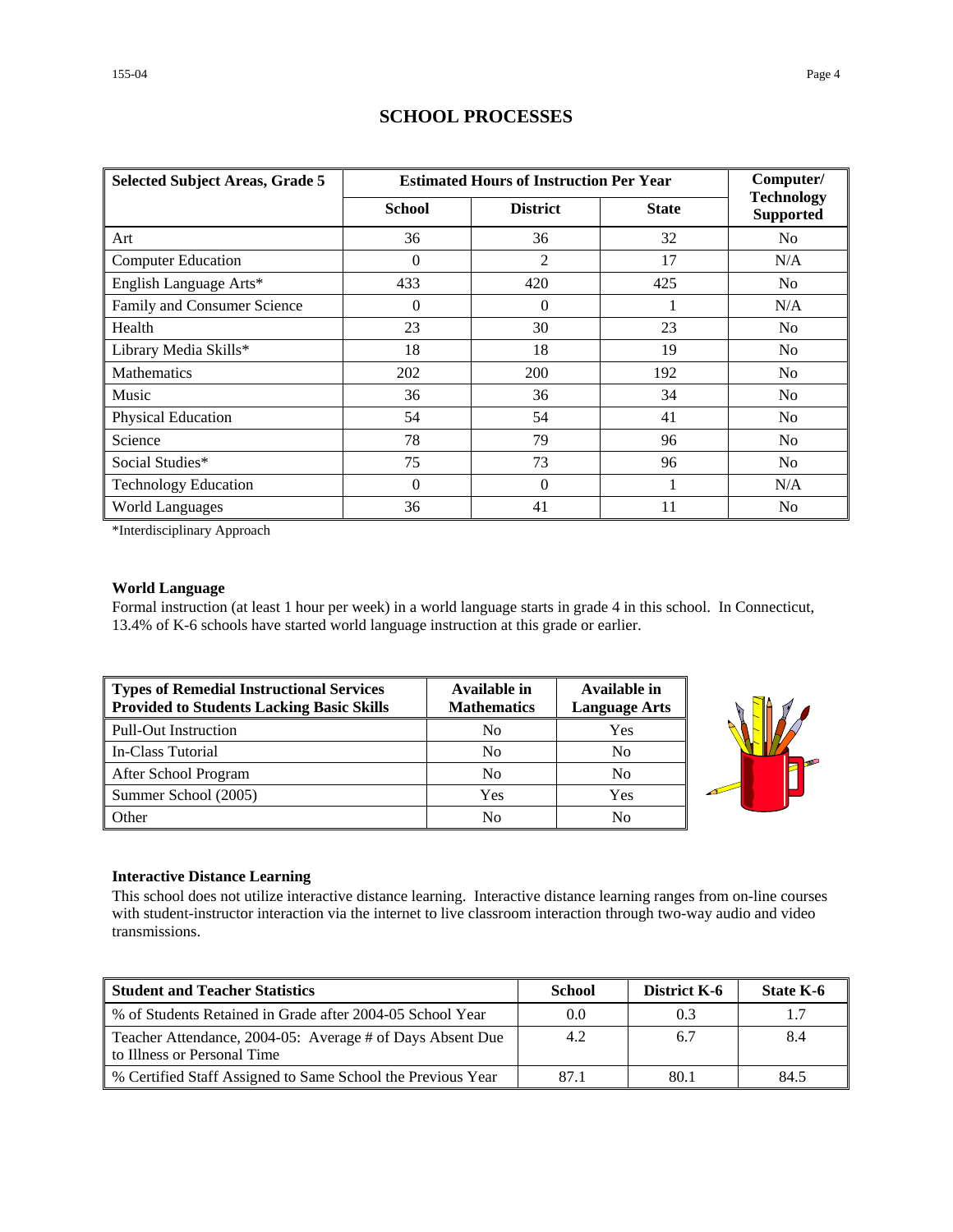# **STUDENT PERFORMANCE**

**Connecticut Mastery Test, Fourth Generation, % Meeting State Goal:** The state goal was established with the advice and assistance of a cross section of Connecticut educators. The Goal level is more demanding than the state Proficient level, but not as high as the Advanced level, reported in the No Child Left Behind Report Cards.

| <b>Connecticut Mastery Test</b> |                    | <b>School</b> | <b>District</b> | <b>State</b> | <b>Of All Schools in State</b> |           |
|---------------------------------|--------------------|---------------|-----------------|--------------|--------------------------------|-----------|
| % Meeting State Goal in:        |                    |               |                 |              | Lowest $%$                     | Highest % |
| Grade 3                         | Reading            | 83.6          | 60.5            | 54.4         | 2.0                            | 94.3      |
|                                 | Writing            | 80.3          | 68.4            | 61.0         | 2.4                            | 100.0     |
|                                 | <b>Mathematics</b> | 80.3          | 66.8            | 56.3         | 4.1                            | 100.0     |
| Grade 4                         | Reading            | 92.9          | 71.5            | 57.8         | 2.8                            | 96.4      |
|                                 | Writing            | 87.1          | 68.6            | 62.8         | 2.8                            | 96.1      |
|                                 | Mathematics        | 91.4          | 68.9            | 58.8         | 3.4                            | 96.4      |
| Grade 5                         | Reading            | 89.5          | 75.9            | 60.9         | 0.0                            | 97.1      |
|                                 | Writing            | 91.2          | 76.1            | 65.0         | 5.6                            | 98.3      |
|                                 | <b>Mathematics</b> | 86.0          | 73.2            | 60.7         | 0.0                            | 100.0     |
| Grade 6                         | Reading            | N/A           | N/A             | N/A          | N/A                            | N/A       |
|                                 | Writing            | N/A           | N/A             | N/A          | N/A                            | N/A       |
|                                 | <b>Mathematics</b> | N/A           | N/A             | N/A          | N/A                            | N/A       |



The figures above were calculated differently than those reported in the No Child Left Behind (NCLB) Report Cards. Unlike NCLB figures, these results reflect the performance of students with scoreable tests who were enrolled in the district at the time of testing, regardless of the length of time they were enrolled in the district.

| <b>Physical Fitness</b> |                       | <b>School</b> | <b>District</b> | <b>State</b> |
|-------------------------|-----------------------|---------------|-----------------|--------------|
|                         | % Passing All 4 Tests |               |                 |              |
|                         | Grade 4               | 51.5          | 37.3            | 33.6         |
|                         | Grade 6               | N/A           | N/A             | N/A          |

| ness<br>11 4 Tests | School | <b>District</b> | <b>State</b> | <b>Student Attendance</b> | School | <b>District</b><br>K-6 | <b>State</b><br>K-6 |
|--------------------|--------|-----------------|--------------|---------------------------|--------|------------------------|---------------------|
| Grade 4            | 51.5   |                 | 33.6         | % on October 1, 2005      | 98.3   | 98.0                   | 96.5                |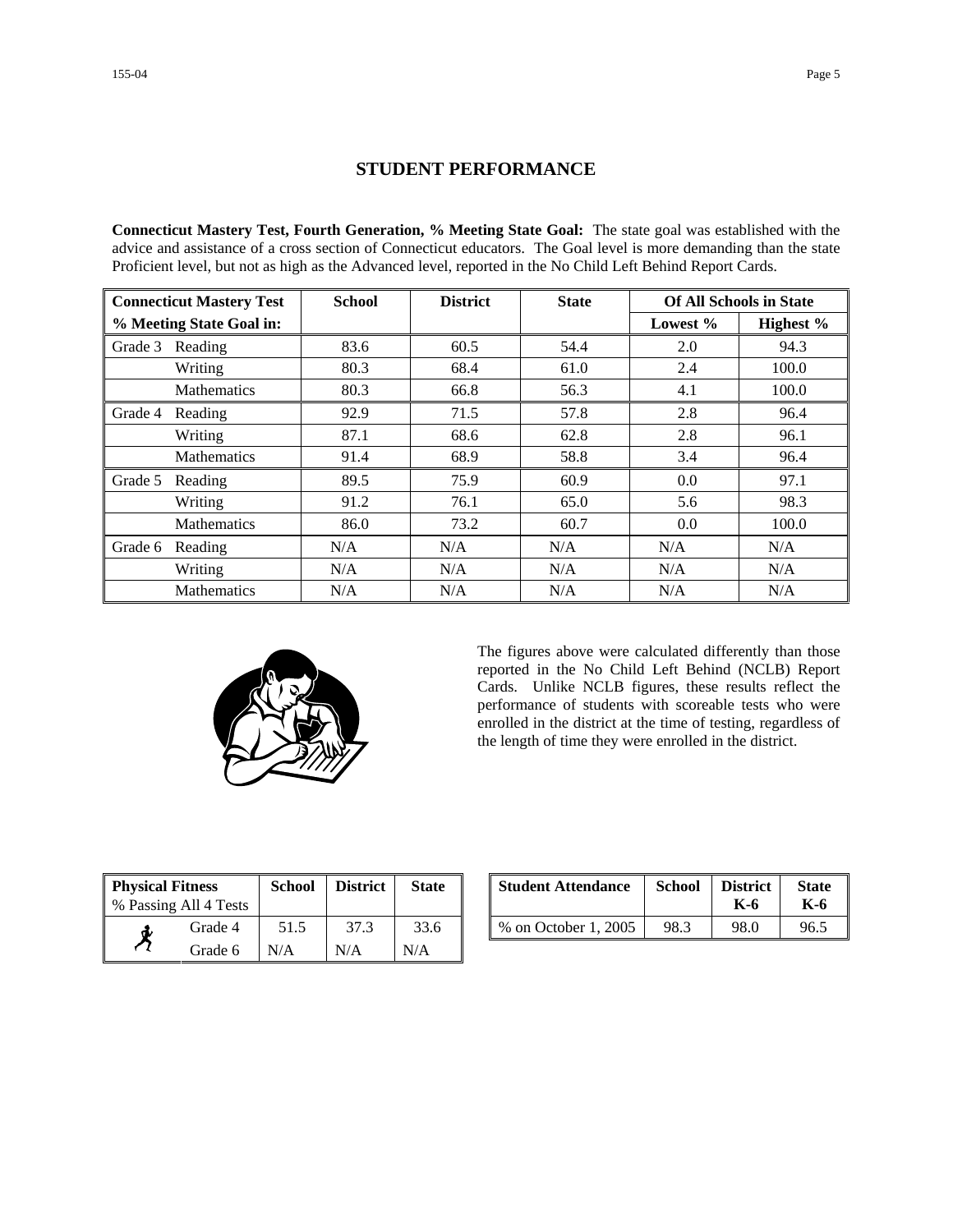#### **EVIDENCE OF SUSTAINED IMPROVEMENTS IN STUDENT ACCOMPLISHMENTS**

Below is a summary, submitted by this school, of the major trends in student performance and accomplishments that indicate sustained improvement over time. Also, areas of need are identified and plans to address these needs are presented.

### *Student Performance*

Bugbee Elementary School is a high performing school and positive assessment results for the past five years attest to the strength of its academic program. In addition, students demonstrated significant growth in student achievement from the 2004 fourth grade CMTs to the 2006 fifth grade CMTs. This group of students increased their performance approximately 10% in each of the basic skills of Reading, Writing and Mathematics. The 2006 third grade CMTs results showed an average of more than 80% at mastery across all three disciplines. The fourth and fifth grades also excelled with 90% of the students at mastery on the 2006 CMT in all of the areas tested. These student accomplishments can be attributed in part to newly implemented programs, improved instructional practices, curriculum differentiation and student assessment. Reader's and Writer's Workshop provide the framework for instruction in Language Arts and in Mathematics the focus is on the understanding of concepts and metacognition.

### *Student Accomplishments*

Bugbee students are also most successful in the Arts. Our students participate in our district-wide Inter-Elementary School Band and Orchestra. Their exceptional artwork is displayed at our districts art show and hangs in our Education Center. Several students have been selected to participate in two accelerated programs entitled Math Quest and Art Quest. They also display their talents in our Annual Geography Bee.

### *Needs and Improvement Plans*

In order to provide developmentally appropriate materials and skill development in conjunction with Reader's and Writer's Workshop, we developed detailed Yearly Planners and Monthly Differentiated Materials Planners that include the skills and strategies to be addressed and materials to be used when working with the whole class, small flexible groups and individual students. These teacher-developed curriculum maps also provide a pacing component that allowed teachers to progress at a rate that is commensurate with students' needs.

### **SUPPLEMENTAL SCHOOL INFORMATION**

The space below was optionally used by this school to describe aspects of the school not presented elsewhere in the profile. For instance, character education or programs designed to improve school climate may be described.

Enrichment teaching and learning is a signature piece of Bugbee Elementary School. Our rigorous academic program is skillfully combined with enrichment experiences that are woven into the fabric of the school and add exciting dimensions to all units of study and also extend beyond the confines of the curriculum and the school day. A Schoolwide Enrichment Team that includes both parents and teachers assesses the needs at all grade levels and assists in locating resources, experts in fields related and unrelated to their studies and possible sites for field studies. As a result of the team's effort and that of the staff, children are provided with authentic learning experiences and travel to places unknown, act in plays, benefit from artists-in-residence, create products that celebrate their unique talents, share their work with authentic audiences and actively participate in numerous other experiences. This year students' interests were surveyed and opportunities provided for them to pursue their self-selected topics in an after school program featuring the Renzulli Learning System. This dynamic internet-based program individualizes student learning by locating a wide variety of sites related to their studies and providing guidance in planning a study.

The parent community plays a key role in the enrichment process. They plan special events and culminating activities for specific units of study such as creating a jungle on the playground with the children. They also work in our Media Center and Computer Lab. Over 100 volunteers enrich the lives of our students each year. Thus, children learn and grow in an environment designed just for them!

Strategic School Profiles may be viewed on the internet at www.state.ct.us/sde. A more detailed, searchable SSP database, data tables, and additional CT education facts are also available at this site. For the school/district website, see **www.whps.org/school/bugbee/index.htm**